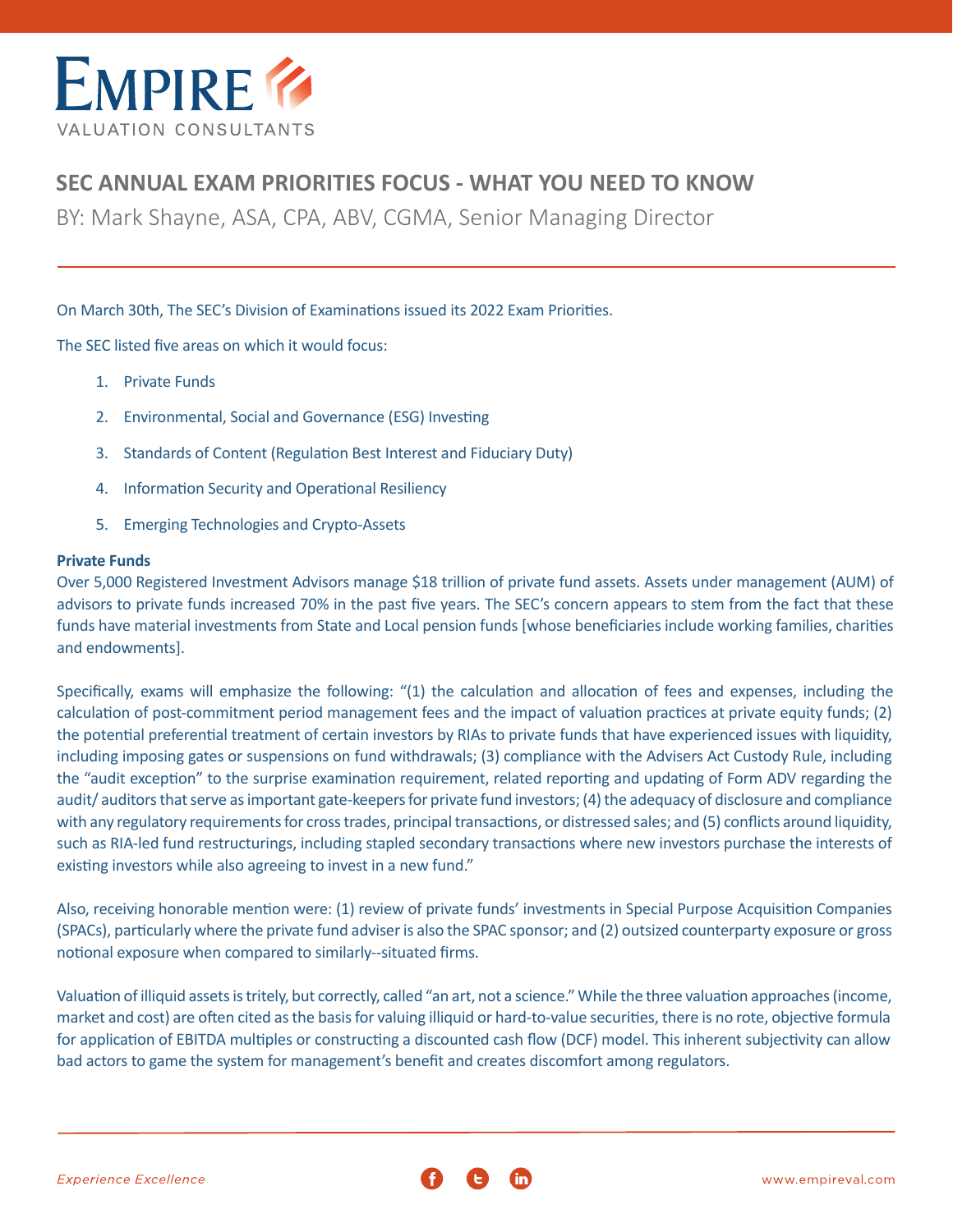This helps explain why investors in many hedge funds and private equity firms have successfully pushed for independent valuations of portfolio investments since the financial crisis in 2007-2008.

Chair Gary Gensler and Commissioner Caroline Crenshaw have raised regulatory concerns about SPAC's earnings guidance and opaque structures, as well as the mix of equities and derivatives that can raise conflict of interest issues attending the de-SPAC process.



# **ESG**

There is a risk that disclosures regarding ESG practices could involve materially--false and misleading statements, which can result in misinformed investors. This risk is compounded by: (1) the lack of standardization in ESG investing terminology (e.g., strategies that are referred to as sustainable, socially responsible, impact investing, and environmentally friendly); and (2) the variety of approaches to ESG investing, i.e., portfolio managers may use ESG factors as the main consideration in selecting investments or to achieve measurable ESG impact goals; or a portfolio may simply be labeled as ESG because of consideration of ESG factors alongside traditional financial, industry-related, and macroeconomic indicators.

Now that ESG is a thing, the SEC apparently wants to be sure that (with apologies to Gertrude Stein) "there is some there there."

#### **Standards of Conduct**

The SEC's Division of Examination will address standards of conduct issues for broker-dealers and RIAs, with reviews focused on how they are satisfying their obligations under both the Regulation BI and the Advisers Act fiduciary standard to act in the best interests of retail investors, not placing their own interests ahead of retail investors' interests.

Specifically, RIA examinations will focus on whether advisers are acting consistently with their fiduciary duty to clients, looking at duties of care and loyalty, including best execution obligations, financial conflicts of interest, related impartiality of advice, and attendant client disclosures. Focus areas include: (1) revenue sharing arrangements; (2) recommending or holding more expensive classes of investment products when lower cost classes are available; (3) recommending wrap fee accounts without assessing whether such accounts are in the best interests of clients; and (4) recommending proprietary products resulting in additional or higher fees.

#### **Information Security and Operational Resiliency**

Failing to prevent unauthorized access, use, disclosure, disruption, modification, inspection, recording or destruction of sensitive records may have consequences that extend beyond a private fund. It can compromise information and data of other market participants and retail investors.

The SEC will review whether firms have taken appropriate measures to: (1) safeguard customer accounts and prevent account intrusions, including verifying an investor's identity to prevent unauthorized account access; (2) oversee vendors and service providers; (3) address malicious email activities, such as phishing or account intrusions; (4) respond to incidents, including those related to ransomware attacks; (5) identify and detect red flags related to identity theft; and (6) manage operational risk as a result of a dispersed workforce in a work-from-home environment. The SEC will also assess registrants' business continuity and disaster recovery plans, with particular focus on the impact of climate risk and substantial disruptions to normal business operations.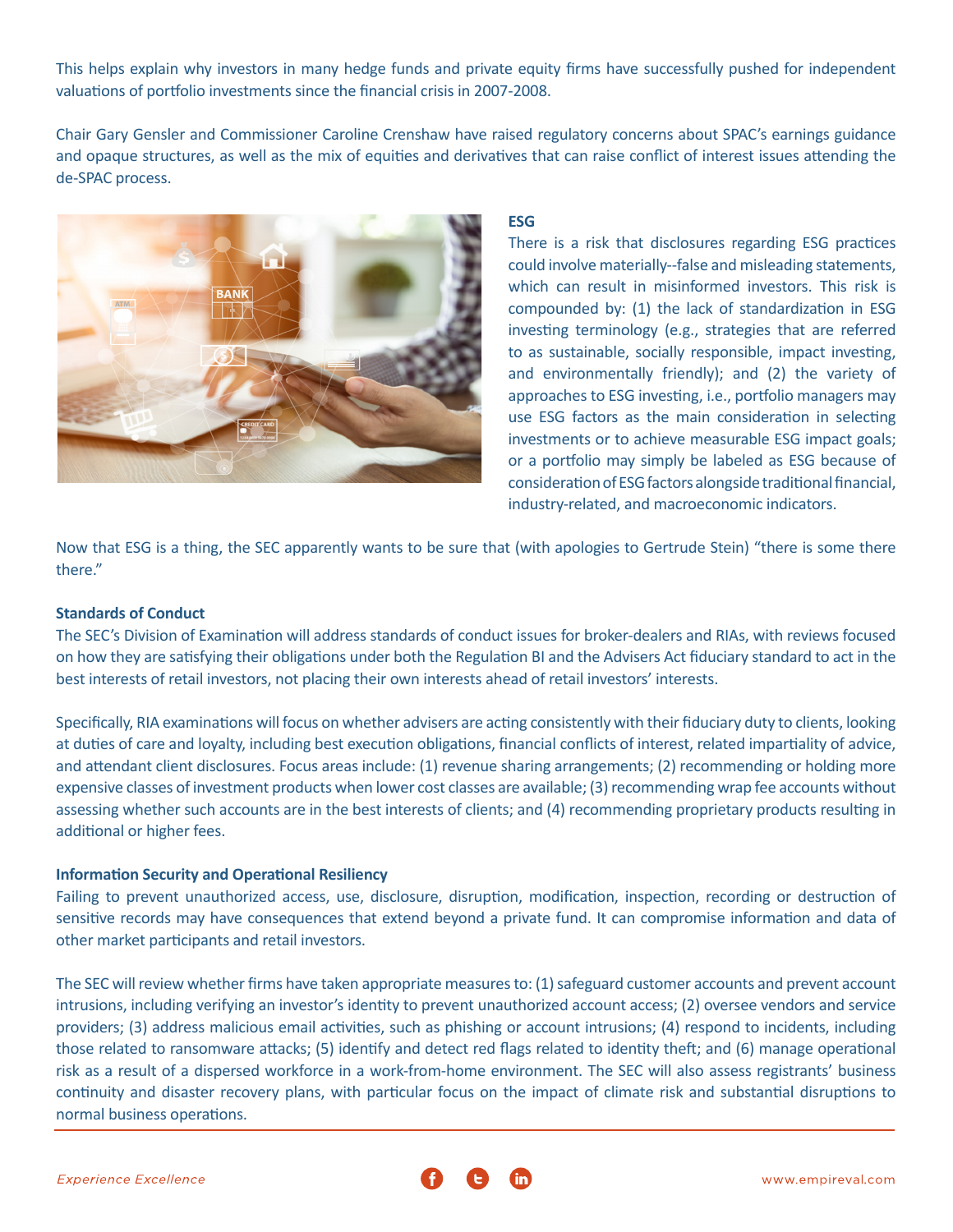

### **Emerging Technologies and Crypto-Assets**

The SEC's Division of Examination has observed a significant increase in the number of RIAs choosing to provide automated digital investment advice to their clients (often referred to as "robo-advisers"), continued growth in the use of mobile apps by broker-dealers, as well as a proliferation of the offer, sale, and trading of crypto-assets.

Examinations of market participants engaged with cryptoassets will review the custody arrangements for such assets and will assess the offer, sale, recommendation, advice, and trading of crypto-assets. Crypto-asset priorities are said to include whether market participants: (1) have met their respective standards of conduct when

advising investors with a focus on duty of care and the initial and ongoing understanding of the products (e.g., blockchain and crypto-asset feature analysis); and (2) routinely review, update, and enhance their compliance practices (e.g., crypto-asset wallet reviews, custody practices, anti-money laundering reviews, and valuation procedures), risk disclosures, and operational resiliency practices (i.e., data integrity and business continuity plans).

We hope this summary is helpful.

As always, if you have any questions about valuation issues or best practices related to the new priorities for Private Funds, please feel free to contact me or my Empire colleagues.